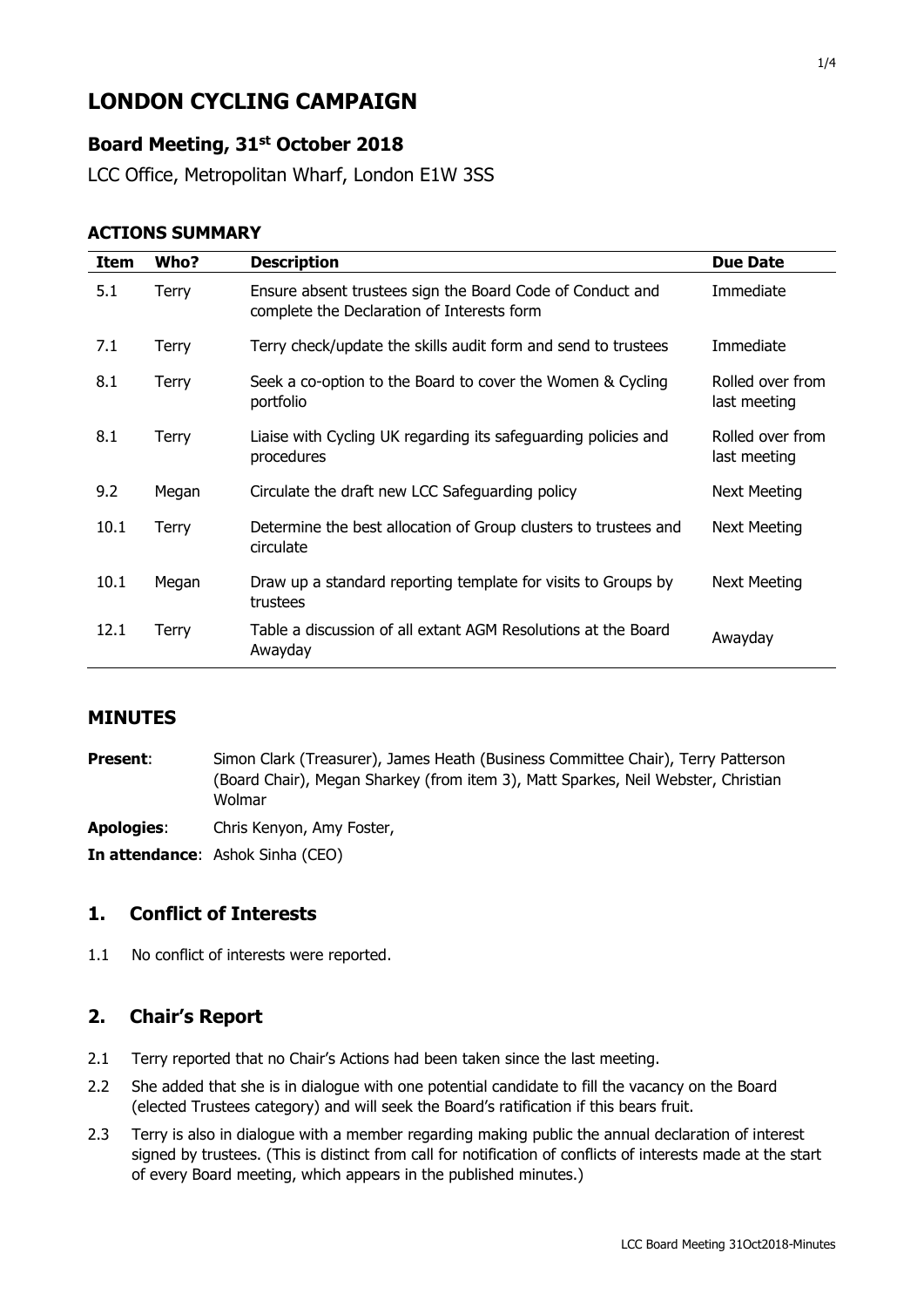# **OFFICER ELECTIONS & COMMITTEE MEMBERSHIPS, 2018-2019**

### **3. Officers**

The following were re-elected unopposed and unanimously:

- 3.1 **Chair**: Terry
- 3.2 **Treasurer**: Simon
- 3.3 **Vice-Chair**: Amy

### **4. Subcommittee Chairs & Portfolios**

The following were elected unopposed and unanimously:

- 4.1 **Campaigns & Active Membership (C&AM)**: Megan and Amy (job share)
- 4.2 **Policy Forum**: Megan
- 4.3 **Business Committee**: James
- 4.4 **HR Portfolio**: Christian

### **5. Subcommittee Chairs & Portfolios**

The following volunteered to serve on Board subcommittees:

- 5.1 **C&AM**: Matt, James, Christian and Chris (assumed)
- 5.2 **Policy Forum**: Neil
- 5.3 **Business Committee**: Megan, Neil and Terry

### **6. Board Induction**

6.1 The induction process for the new Board term was concluded by virtue of all trustees present signing the Board Code of Conduct and Declaration of Interests forms, subject to those absent doing the same.

Action: Terry to ensure absent trustees sign and return their forms.

### **7. Skills Audit**

7.1 Terry informed the Board that a review of the current skills on the Board, and identification of gaps that it may seek to fill, will be an item on the agenda of the next meeting (December).

**Action**: Terry check/update the skills audit form and send to trustees.

### **8. Minutes of the 26th September Meeting (previously approved by email): Actions and Matters Arising**

8.1 Rolled over: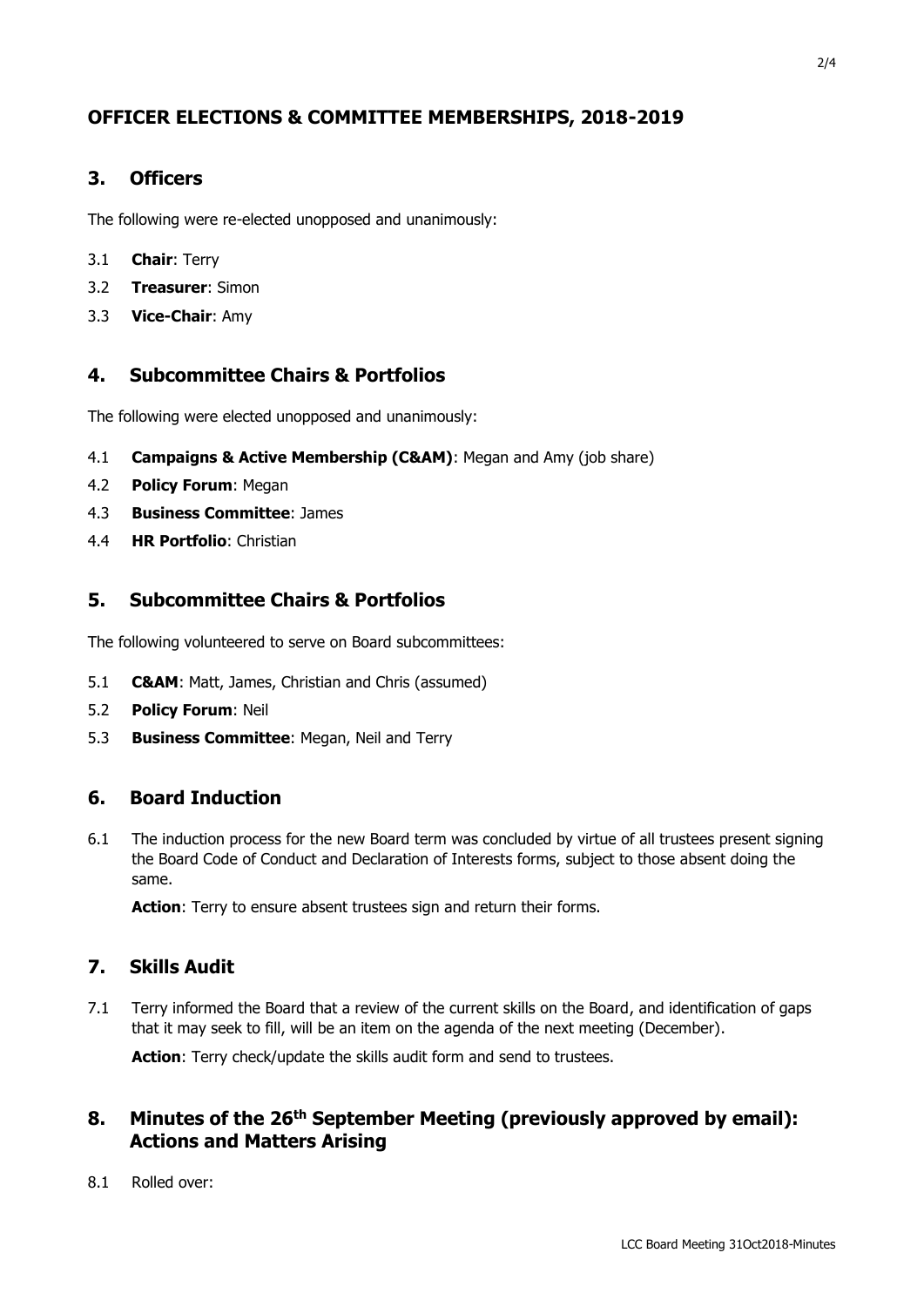- 2.1 Seek a co-option to the Board to cover the Women & Cycling portfolio (Terry).
- 9.2 Liaise with Cycling UK regarding its safeguarding policies and procedures (Terry).
- 8.2 Awaiting Completion:
	- 7.1 Table a discussion at C&AM on ways to give the advocacy work done by the centre better visibility amongst activists (Amy and Terry); no C&AM meeting since the last Board
- 8.3 All other Actions were completed.

### **9. Safeguarding**

- 9.1 Megan confirmed that she has adapted the Ramblers policy for use by LCC, for which Terry has the latter for permission. Ashok will replace the hyperlinks with links to LCC material.
- 9.2 If the Ramblers agree to the above, then Megan will convert the associated forms for use by LCC. Action: Megan to circulate the adapted policy.

### **10. Group Links**

10.1 The Board agreed that it will again form direct links with all LCC groups, with a cluster of groups allocated to each trustee. The expectation is that trustees will visit each group in their clusters at least once during this Board term.

#### **Actions**:

- Terry to determine the best allocation of groups and circulate.
- Megan to draw up a standard reporting template for group visits.
- 10.2 Megan's cluster will be Enfield, Tower Hamlets and Southwark LCC as she is already working with them as part of her research. She will agree a referral system with them in case conflict of interests are raised at any time.

### **11. Finance**

11.1 Ashok reported that the Q2 figures were not ready as planned due to the bedding in of our new finance lead, but that he and Simon will be reviewing them and taking any matters arising to the next meeting of the Business Committee. He added that, with Simon's help, the Management Accounts process is being simplified and improved with the result (inter alia) that accounts will land earlier in the month.

# **12. AGM Resolutions**

12.1 It was agreed that the implementation of the campaigns Resolutions of the recent AGM would be discussed as normal at C&AM and that a review of all extant Resolutions (i.e. including ones from previous AGMs) would occur at the Board Awayday.

**Action**: Terry to table.

# **13. CEO's Report**

13.1 Due to the comparatively short gap since the last meeting a CEO's Report had been tabled instead of the full Staff Report. Ashok fleshed out some of the political challenges and complexities being faced and the Board discussed these.